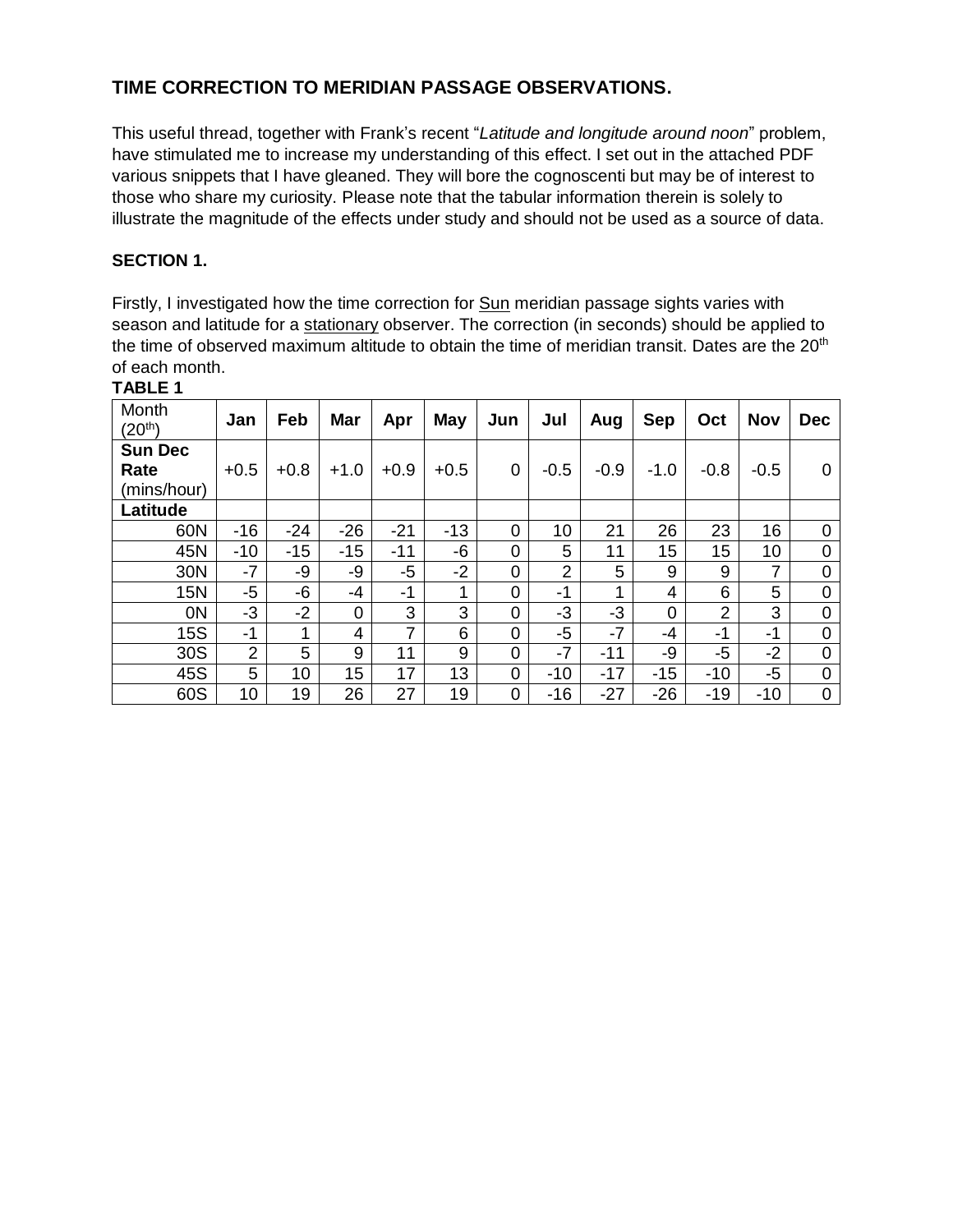## **SECTION 2.**

Next I wanted to assess the effect of observer motion alone. To do this I had to choose a body of constant declination. The effect still varies with the observer's latitude, his velocity and the difference between his latitude and the body's declination. For table 2, I used Betelgeuse (declination N07° 25'), hence the symmetry about that latitude. I also used a constant speed of 10 knots: other (reasonable) speeds gave pro rata corrections.

| <b>COG</b><br><b>LAT</b> | 000       | 045                | 090 | 135          | 180       | 225          | 270 | 315       |
|--------------------------|-----------|--------------------|-----|--------------|-----------|--------------|-----|-----------|
| 60N                      | $+4m$ 03s | $+2m$ 47s          | 0s  | $-2m$ 47s    | $-4m$ 03s | $-2m$ 47s    | 0s  | $+2m$ 47s |
| 45N                      | $+2m$ 12s | $+1m31s$           | 0s  | $-1m31s$     | $-2m$ 12s | $-1m$ 31s    | 0s  | $+1m31s$  |
| 30N                      | $+1m$ 08s | 0m 47s             | 0s  | $-0m$ 47s    | $-1m$ 08s | $-0m$ 47s    | 0s  | 0m 47s    |
| 15N                      | $+0m$ 21s | 0 <sub>m</sub> 15s | 0s  | $-0m$ 15s    | $-0m$ 21s | -0m 15s      | 0s  | 0m 15s    |
| 0N                       | $-0m$ 20s | $-0m$ 14s          | 0s  | $+0m$ 14s    | $+0m$ 20s | $+0m$ 14s    | 0s  | $-0m$ 14s |
| <b>15S</b>               | $-1m$ 00s | $-0m$ 42s          | 0s  | $+0m$ 42s    | $+1m$ 00s | $+0m$ 42s    | 0s  | $-0m$ 42s |
| 30S                      | $-1m$ 47s | $-1m$ 15s          | 0s  | +1m 15s      | $+1m$ 47s | $+1m$ 15s    | 0s  | -1m 15s   |
| 45S                      | $-2m52s$  | $-1m$ 59s          | 0s  | $-+m$ 59 $s$ | $+2m$ 52s | $-+m$ 59 $s$ | 0s  | $-1m$ 59s |
| 60S                      | -4m 43s   | $-3m$ 14s          | 0s  | $+3m$ 14s    | $+4m$ 43s | $+3m$ 14s    | 0s  | $-3m$ 14s |

I would make these comments about table 2.

- 1. The table would be completely different for bodies of other declinations.
- 2. The values illustrate that only the North/South component of velocity affects the correction when the body's declination is constant, which is always the case for stars but usually not so for the Sun, Moon or planets.
- 3. If the body's declination is not constant, then East/West motion becomes an important part of the time correction. The value of the correction is complex and depends on (at least) five variables – body declination rate, body declination, observer's latitude and Northerly and Westerly components of observer's velocity. Use of a formula is essential.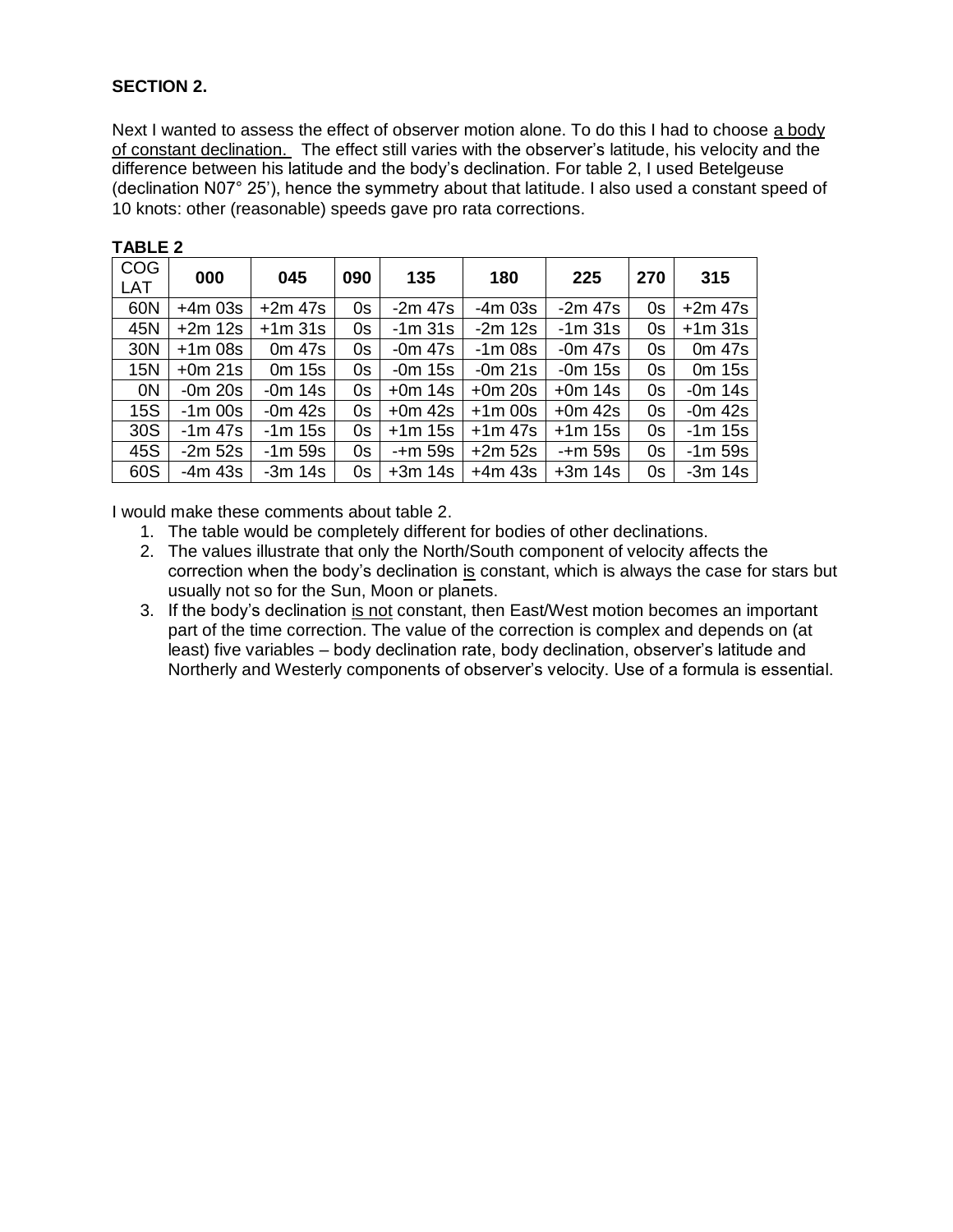#### **SECTION 3. The Moon.**

The Moon's declination range in a single earth orbit varies over a cycle lasting 18.6 years. At a maximum, (major lunar standstill), it changes from +28.5 to -28.5 degrees in 14 days. At a minimum, 9.3 years later, (minor lunar standstill) it changes from +18.5 to -18.5 degrees in a similar half orbit. Depending on the stage of that cycle, her peak rate of change of declination varies between 18.2 and 11.8 arc minutes per hour compared with the Sun's maximum rate of about 1 arc minute per hour.

The next maximum (of +18.2 minutes per hour) will occur on 15<sup>th</sup> October 2024. In table 3, the observer is assumed to be stationary exactly on the Greenwich Meridian at the time of true transit, 22:25:19 UT. In addition to the corrections, columns 4 and 5 show the latitude and longitude that would result from a traditional 'equal altitudes' meridian passage calculation ignoring this effect.

#### **TABLE 3**

| 2024/10/15 Moon |            |                   |                            |                      |  |  |  |
|-----------------|------------|-------------------|----------------------------|----------------------|--|--|--|
| Latitude        | UT of      | <b>Correction</b> | <b>Uncorrected</b>         | <b>Uncorrected</b>   |  |  |  |
|                 | <b>Max</b> |                   | Latitude                   | Longitude            |  |  |  |
|                 | Obs.Alt.   |                   |                            |                      |  |  |  |
| 60N             | 22:33:55   | -8m 36s           | $N60^{\circ}$ 01.3'        | W002° 04.8'          |  |  |  |
| 45N             | 22:30:17   | -4m 58s           | $N45^{\circ} 00.8^{\circ}$ | W001° 11.9'          |  |  |  |
| 30N             | 22:28:11   | $-2m52s$          | N30° 00.5'                 | W000° 41.5'          |  |  |  |
| 15N             | 22:26:39   | $-1m$ 20s         | $N15^{\circ} 00.2^{\circ}$ | W000° 19.3'          |  |  |  |
| 0N              | 22:25:19   | 0s                | S00° 00.1'                 | E000° 00.0'          |  |  |  |
| <b>15S</b>      | 22:23:59   | $+1m$ 20s         | S <sub>15</sub> ° 00.2'    | E000° 19.3'          |  |  |  |
| 30S             | 22:22:27   | $+2m$ 52s         | S30° 00.5'                 | E000° 41.5'          |  |  |  |
| 45S             | 22:20:21   | $+4m$ 58s         | $S45^{\circ}$ 00.7'        | $E001^{\circ}$ 12.0' |  |  |  |
| 60S             | 22:16:43   | $+8m36s$          | S60° 01.3'                 | E002° 04.6'          |  |  |  |

A few comments about table 3 results.

- 1. At the time of maximum declination rate, the declination itself is zero. Hence, in this example, at transit, the Moon will be overhead at the equator – but it could be overhead at any latitude below 28.5° and the above data would then be nearly symmetrical about that latitude.
- 2. For the Moon, in addition to the time correction and corresponding longitude correction, there is also a small latitude correction. This occurs with all bodies, but is only significant in the case of the Moon on account of her greater declination rate.
- 3. The corrections shown, at a major lunar standstill, are about 18 times larger than those for the Sun in table 1.
- 4. This example is after dusk and (at best) only a moonlit horizon will be visible. Landlubbers with artificial horizons will be unconcerned.
- 5. A meridian passage sight can also be taken using planets and stars, though duration of twilight restricts the opportunities at sea. The magnitude of the time correction is of the same order as for the Sun, but see section 4 below.
- 6. Having obtained the time correction, always use the Sun longitude rate (15 $\degree$ /hour) to obtain the longitude correction. So, for a Moon correction of, say, -4m 0s, the corrected longitude is 1° 00' further East.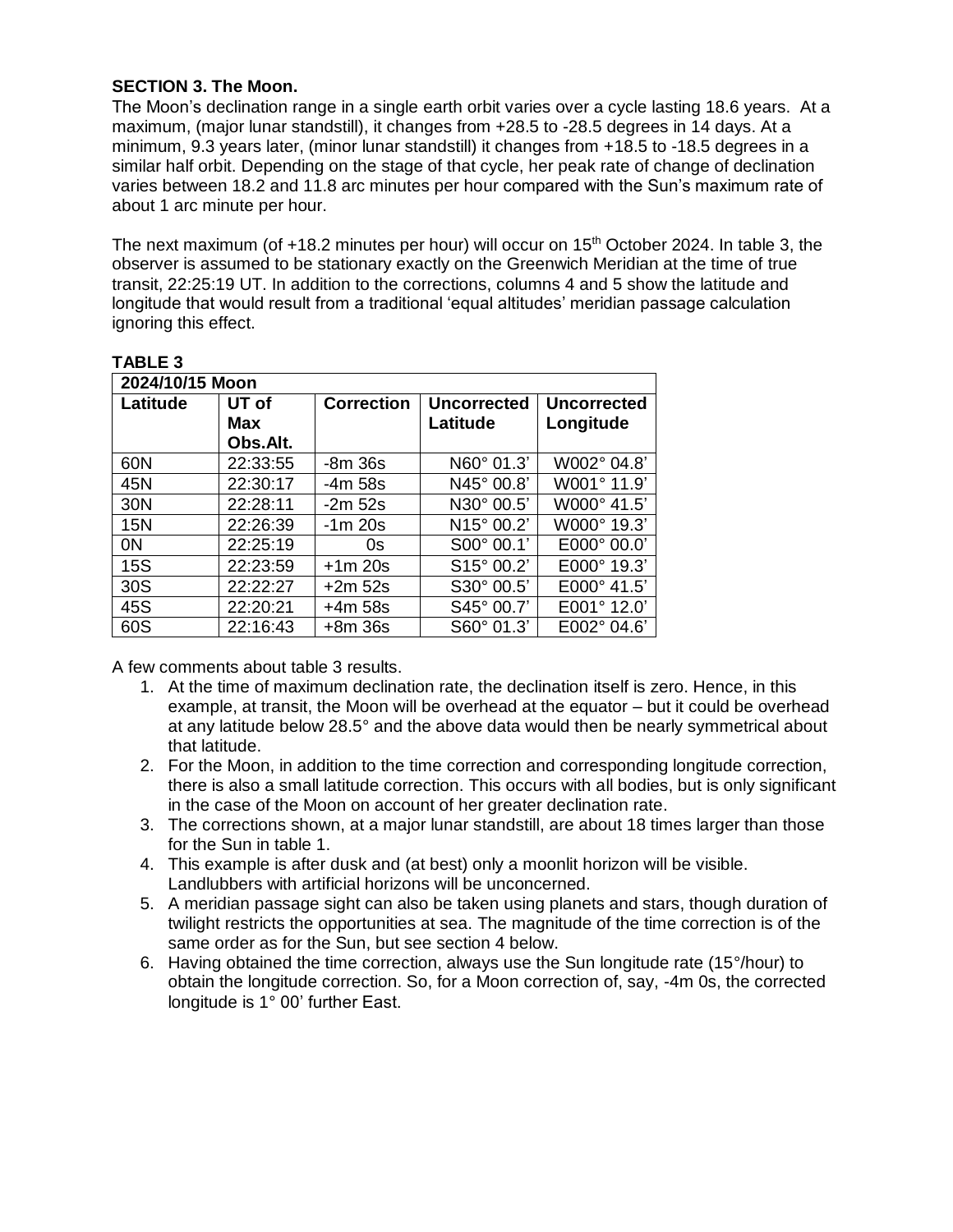#### **SECTION 4**. **FORMULAE**.

I've avoided the math so far, but now it is time to look at the formulae!

4.1 Formula 1. On Apr 8<sup>th</sup> 2017, Frank Reed posted a snippet in this thread from page 154 of the 1914 *Admiralty Manual of Navigation.*

The 'general' formula for the time correction to the time of maximum altitude is

$$
(\tan L \sim \tan D) (v_L + V_D) V_G^{-1} (1 + \frac{2v_G}{V_G}) \csc 1^s.
$$

Initially I found the use of upper and lower case expressions  $v<sub>G</sub>$  and  $V<sub>G</sub>$  confusing, as was the cosec 1<sup>s</sup>. The 1<sup>s</sup> refers to 1 second of time which, in the case of the sun is 15" of arc whose cosec is 13751. The (upper case)  $V_G$  is the longitudinal rate movement of the body in minutes of arc per hour. In the case of the Sun, this is 900'/hour. Dividing 13751 by 900 gives 15.28 and approximating 2/900 to 0.002 gives the quoted Sun specific formula for the time correction (in seconds) as

```
15.28 tan L_+^{\sim} tan D) (r_L_+^{\sim} V_p) (1 + .002 r_g).
```
*Opening bracket after 15.28 omitted in source document.*

The remaining (lower case)  $v_G$  is the same as "x" and the  $(v_L \rightarrow V_D)$  term is the same as "y", both discussed in 4.2 below.

For later use, I mention that cosec  $1<sup>s</sup>$  divided by average body longitudinal rate gives the following constant values for other bodies.

#### **TABLE 4.1**

| <b>Body</b> | $1s$ as arc $\parallel$ | Cosec of arc | Longitudinal rate | <b>Formula constant</b> |
|-------------|-------------------------|--------------|-------------------|-------------------------|
| Sun         | 15"                     | 13751        | 900'/hour         | 15.28                   |
| Moon        | 14.495"                 | 14230        | 869.7'/hour       | 16.36                   |
| <b>Star</b> | 15.04"                  | 13714        | 902.4'/hour       | 15.20                   |
| Planet      | 15.02"                  | 13732        | 901.2'/hour       | 15.24                   |

#### **4.2. Formula 2.**

The previous day, Frank posted the 1938 *Admiralty Manual of Navigation Vol 3*. On page 154, this formula is quoted for the time correction. This is like



Formula 1, but preferable as the 2/900 approximation has been withdrawn. It is specific to the Sun.

"*x*" is the observer's rate of change of longitude in minutes of arc per hour. This can be obtained by the expression  $x = -1$  \* SOG \* sin (COG) / cos(abs(Lat)). The (-1) is to make Westerly motion positive (see below), whilst the "abs" is to prevent Southerly latitudes making it negative again! (COG and SOG are Course and Speed over ground – track and groundspeed to non-sailors.)

"*y*" is the observer's rate of change of latitude, minus the body's rate of change of declination. Both terms expressed in minutes of arc per hour (which equals speed in knots).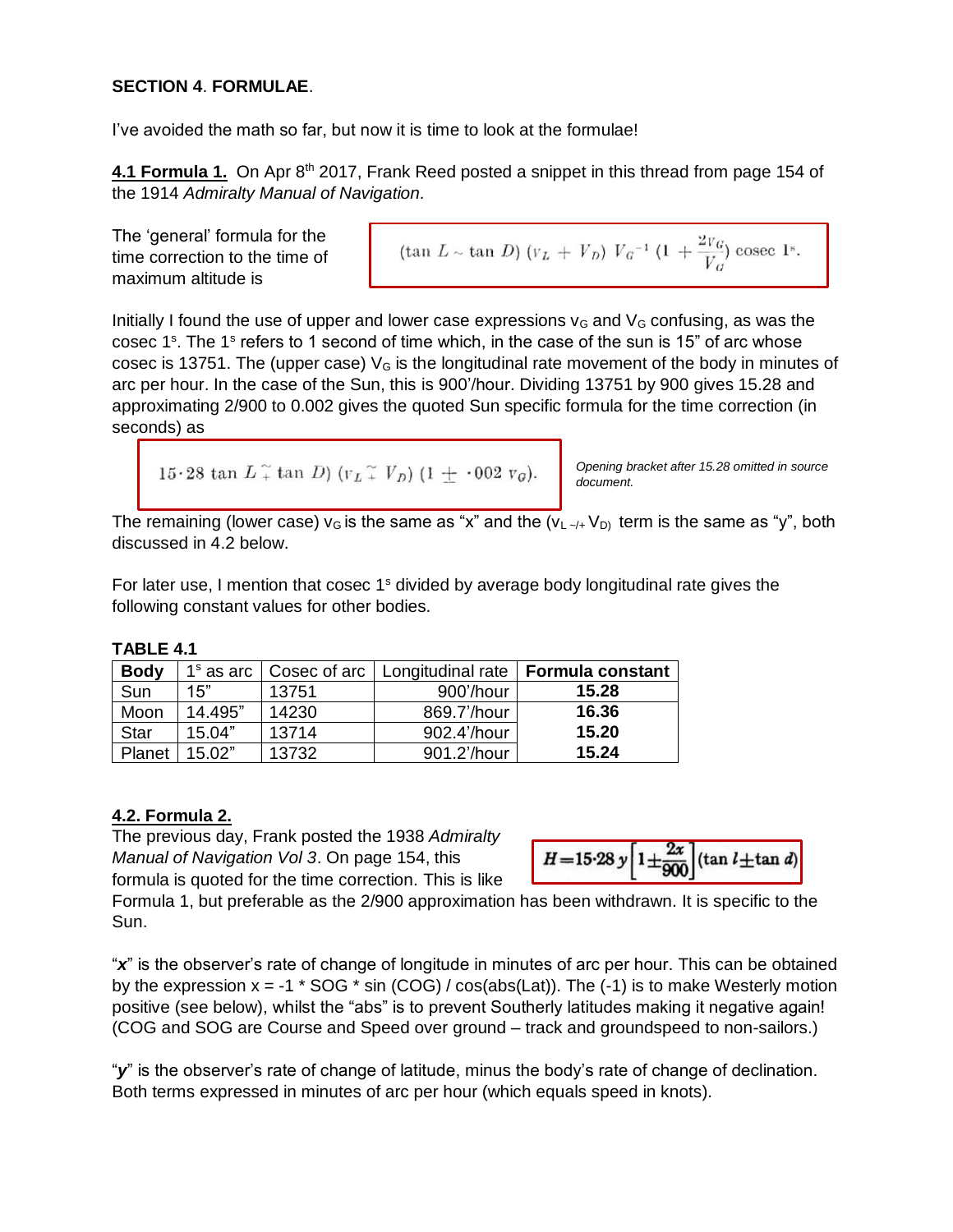The  $+/-$  expressions (and the  $-/-$  in 4.1 above) need further thought. The formulae are sensitive to the "name" of the latitude and declination and to the direction of the observer's motion along both axes. The sources above quote rules which determine whether to use the upper or lower signs. "Wilson" (see 4.3 below) suggests the following convention which I find easier to understand.

*1. Northerly latitudes and declinations are +ve.*

*2. Westerly motion of the observer is +ve.*

*3. Northerly motion of the observer is +ve.*

*4. If a declination is changing so that the it is becoming more Northerly, then the change is +ve. (IE From S21*° *30.0' to S21*° *25.0' is a positive change of 5'.)*

Then the (Sun only) formula becomes: -

Correction = **15.28 \* y \* (1+ 2x/900) \* (tan Lat – tan Dec),** where y and x are as described above. By applying the above convention, the rules of arithmetic resolve the matter, remembering that subtracting a minus quantity is addition.

#### **4.3. Formula 3.**

A different formula is quoted in "Position from Observation of a single body" by James A Wilson. It was published in the Journal of the Institude of Navigation. Vol 32. No 1. Spring 1986.

$$
\Delta t = \frac{10,800}{\pi (\Delta LHA)^2} (Sn - d)(\tan Lat - \tan Dec)
$$

Here, Sn is the Northerly component of observer's speed in knots and d is the body's Declination Rate in minutes per hour. The ΔLHA is the body's longitude rate minus the observer's longitude rate, both in degrees per hour.

The  $(Sn - d)$  equates to "y" and, for the Sun (15° per hour) and an observer with no East/West motion, the first term reduces to the now familiar 15.28 and the formula becomes **15.28 \* y \* (tan Lat – tan Dec).** 

For other bodies and/or an observer with East/West motion, the first term (15.28) must be changed to **10800 / (PI \* (Body Longitude Rate – x/60)<sup>2</sup> ).**

For other bodies and an observer with no East/West motion, the first term (15.28) becomes **10800 / (PI \* (Body Longitude Rate)<sup>2</sup> ).** This gives the following formula constant values which are identical to those in Table 4.1 derived from formula 1.

| <b>Body</b> | LHA rate | (LHA rate) <sup>2</sup> | Formula<br>constant |            |
|-------------|----------|-------------------------|---------------------|------------|
| Sun         | 15       | 225.00                  | 15.28               | Mean rates |
| Moon        | 14.495   | 210.11                  | 16.36               | used for   |
| Star        | 15.04    | 226.20                  | 15.20               | Moon and   |
| Planet      | 15.02    | 225.60                  | 15.24               | planets    |

**TABLE 4.2**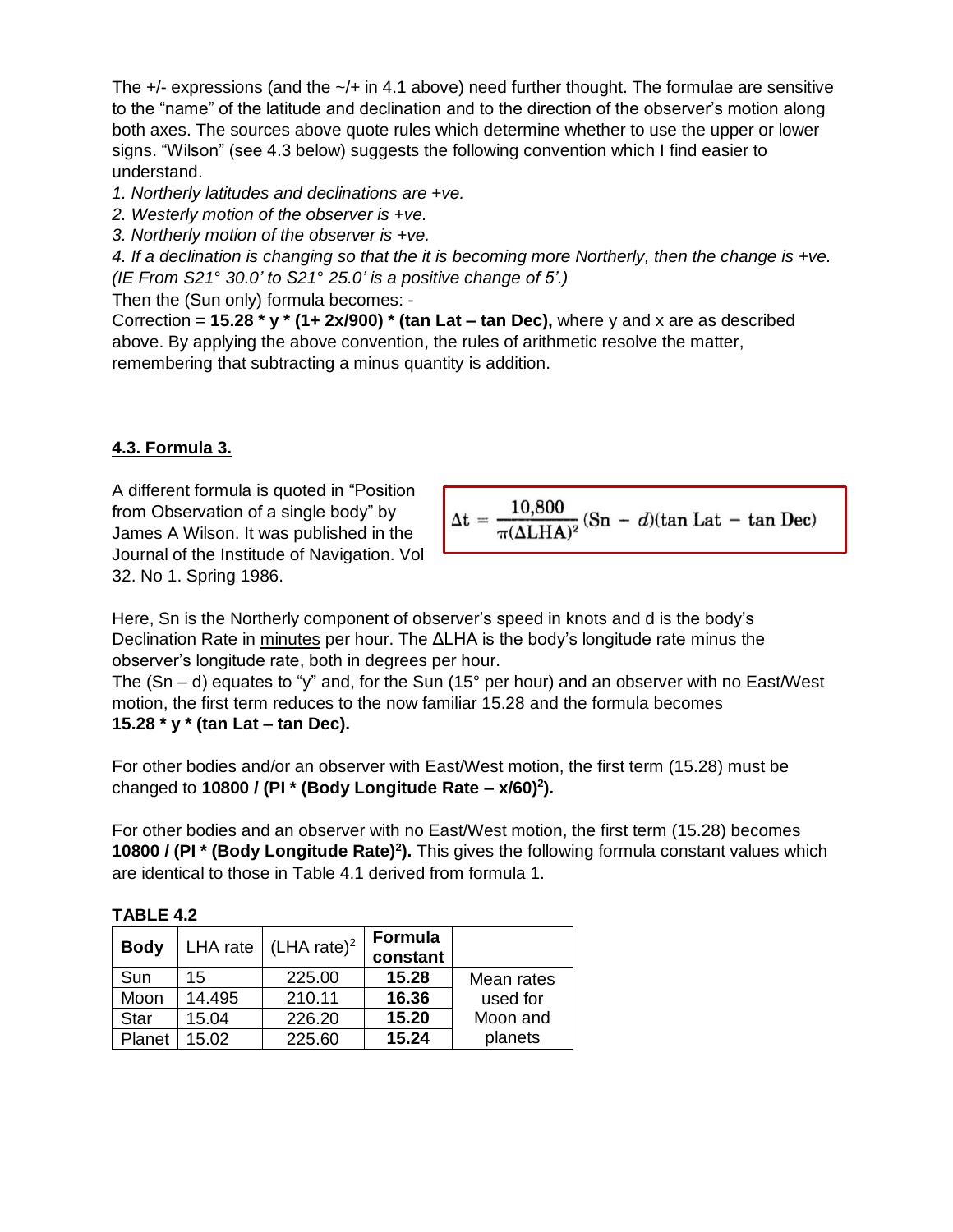#### **SECTION 5. Comparison of formulae.**

In formula 1, the effect of the observer's longitudinal motion is expressed by  $(1+ 0.002 x)$ . In formula 2, it is expressed by the more accurate  $(1 + 2x/900)$  term, whilst the rest is similar. So, formula 1 will be discussed no further.

In formula 3, the observer's longitudinal motion is expressed as part of the ΔLHA term. Otherwise it is like formula 2, albeit expressed differently. Formulae 2 and 3 give very similar results for a Sun observation.

For Moon observations, small differences in results between formulae 2 and 3 become apparent, so an exacting test was devised using the Moon at major standstill on Oct 15<sup>th</sup>, 2024. The observer is exactly at S60° 00.0' E000° 00.0' at the instant of transit and is moving due West at 60 knots.

# Preliminary 1. Find UT of transit using Astron.

| (Display changed to D.d format and 6 decimal places) |            |                         |  |  |  |  |
|------------------------------------------------------|------------|-------------------------|--|--|--|--|
| UТ                                                   | Moon Zn    |                         |  |  |  |  |
|                                                      | (degrees)  |                         |  |  |  |  |
| 22:25:18                                             | 0.004906   | <b>Transit 22:25:19</b> |  |  |  |  |
| 22:25:19                                             | 0.000259   |                         |  |  |  |  |
| 22:25:20                                             | 359.995612 |                         |  |  |  |  |
|                                                      |            |                         |  |  |  |  |

Transit time agrees exactly with USNO data.

Preliminary 2. Find UT of maximum altitude using Astron.

(Longitude output changed to 4 decimal places and Hc displays changed to D.d format.)

| I UT     | Observer<br>Latitude | Observer<br>Longitude | Hc.         |             |
|----------|----------------------|-----------------------|-------------|-------------|
| 22:13:44 |                      | E000° 23.1666'        | 30.02833984 | Maximum     |
| 22:13:45 | $S60^\circ 00.0'$    | E000° 23.1336'        | 30.02833999 | altitude at |
| 22:13:46 |                      | E000° 23.1000'        | 30.02833977 | 22:13:45    |

Thus, maximum altitude occurs 11m 34s before transit and **the correction is +11m 34s**. USNO data gives Hc 30° 01.7' (=30.028333) for all three seconds above – it only permits entry of location to 0.1'.

Prelimary 3.

Moon declination at 22:13:45 is S00° 03.453' **(-0.05755** degrees) Moon declination 1 hour later: N00° 14.742' Thus Moon Dec Rate is **+18.195'/hour**

Preliminary 4. Moon GHA at 22:13:45: 357.2070 Moon GHA 1 hour later: 11.6938 Thus Moon Longitudinal Rate is **14.4868** degrees/hour or **869.21** minutes/hour. Hence, for formula 2, the Moon constant (average 16.35) becomes **16.3806. (**Normally 16.35 would be used, but this is done here for a fair comparison.)

(Theoretically, preliminaries 3 and 4 should bracket the observation time, say at –30 and +30 minutes. However, the 'hour later' method (or any whole hour method) is easier and sufficiently accurate because, at times of high rate change, the rate of change is nearly linear, whilst at times of low rate change it has no significant effect on the result.)